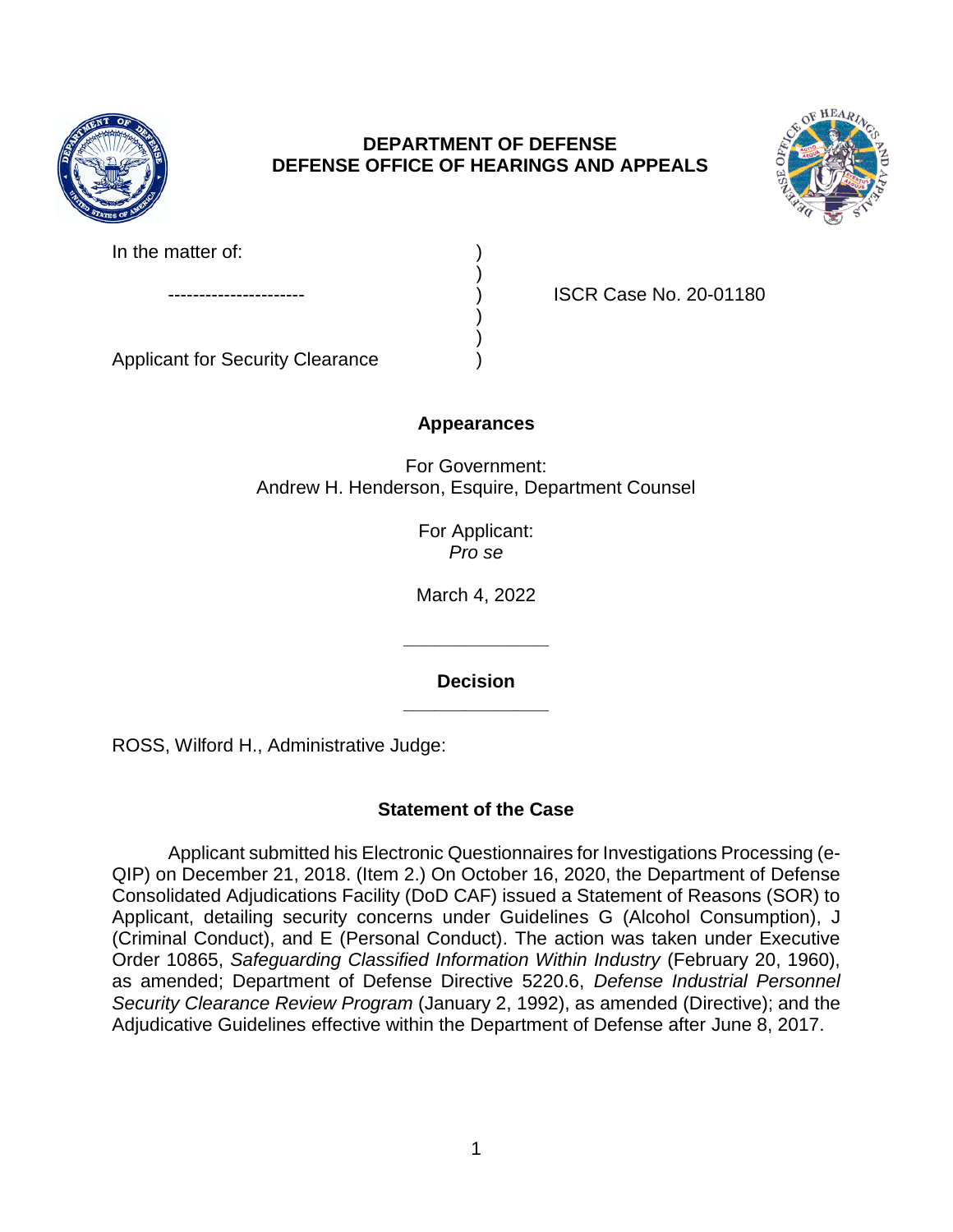Applicant answered the SOR in writing (Answer) on an unknown date, with explanations, and requested his case be decided on the written record in lieu of a hearing. (Item 1.) In his Answer he admitted allegations 1.a through 1.e in the SOR without reservation. He admitted allegation 1.f, with reservations. Applicant neither admitted or denied allegation 2.a. His silence is viewed as a denial of the allegation. Applicant denied allegations 3.a and 3.b. On December 21, 2020, and March 1, 2021, Department Counsel submitted the Department's written case. A complete copy of the file of relevant material (FORM), consisting of Items 1 to 7, was provided to Applicant, who received the file on April 6, 2021.

 Applicant was given 30 days from receipt of the FORM to file objections and submit material in refutation, extenuation, or mitigation. Applicant elected not to submit any additional information The case was assigned to another administrative judge on July 20, 2021. The case was reassigned to me on July 26, 2021. Based upon a review of the pleadings and exhibits, national security eligibility for access to classified information is denied.

### **Findings of Fact**

 Applicant is 34 years old and married. He has an associate's degree. Applicant has been employed by a defense contractor since 2018 and seeks to obtain national security eligibility and a security clearance in connection with his employment. (Item 2 at Sections 12, 13A, and 17.)

#### **Paragraph 1 (Guideline G, Alcohol Consumption)**

 The Government alleges in this paragraph that Applicant is ineligible for clearance because he consumes intoxicants to excess.

 1.a. Applicant admitted that he has consumed alcohol in excess and to the point of intoxication from about age 21 to at least April 2019. In written responses to interrogatories propounded to him by DOHA, Applicant stated that he last had an alcohol- related blackout in December 2017. He also admitted that he was last intoxicated in December 2019. Applicant further stated that he had stopped drinking for health reasons. (Item 3, Item 4.)

1.b. Applicant admitted he had been arrested in or about March 2009 and charged with Driving Under the Influence (DUI), No Driver's License in Possession, DUI with BAC .08% or More, Speed in a Posted Zone, and No Display of Registration. Applicant failed to appear in court and a bench warrant for his arrest was issued on April 12, 2010. This warrant remains active. (Item 5.)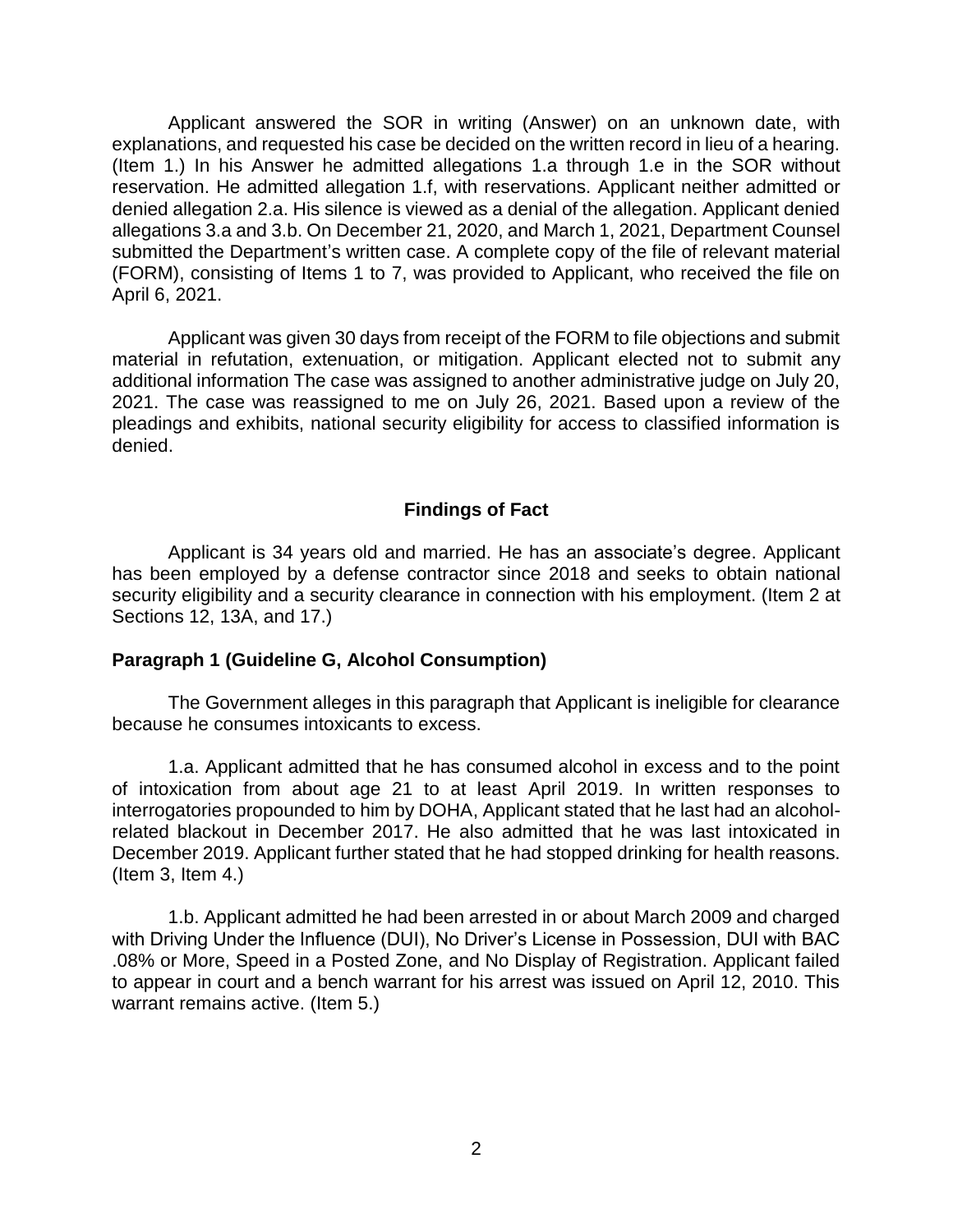Applicant was first questioned by a Government investigator in August 2010 about his arrest and bench warrant. He admitted the arrest, but denied knowing about the bench warrant. He indicated at that time that he would "resolve the problem." (Item 4.)

 Applicant was questioned by a different Government investigator in April 2019 Applicant admitted the arrest, but stated he was unsure about a bench warrant. Applicant did admit under further questioning that he was told about the warrant during his 2010 interview. Applicant stated he would talk to his current lawyer, who represented Applicant in relation to allegation 1.f, about the warrant. There is no information showing Applicant has done anything further about this case. (Item 3.)

 1.c. Applicant was arrested by military police officers in March 2010 while he was serving in the Marine Corps. At that time Applicant was intoxicated and became belligerent and physical with the officers. According to Applicant, he did not receive any judicial or non-judicial punishment due to this incident. (Item 3, Item 7,)

 1.d. Applicant was involved in an alcohol-related incident in May 2010, while still another Marine, who was under the drinking age. They both became intoxicated and damaged Applicant's barracks room. Applicant may have received non-judicial on active duty with the Marine Corps. Applicant was drinking alcohol in the barracks with punishment for this incident, but the record is unclear. (Item 3, Item 4.)

 1.e. Subsequent to the incident in May 2010, Applicant received some form of alcohol counseling. The Report of Investigation (ROI) of the 2010 interview stated:

 [Applicant] stated that he was sent to the Substance Abuse Counseling Center (SACC) on [Base One] for a two-day evaluation which concluded he had alcohol abuse or dependence issues ([Applicant] was not sure of the diagnosis). [Applicant] said that the SACC referred him to their alcohol rehabilitation program. [Applicant] reported that he saw a counselor four or five times, but left [Base One] and transferred to [Base Two] prior to completing the full rehabilitation program. (Item 4)

 At the time of this interview in 2010 Applicant had applied to resume the program at Base Two, but had not been accepted. No further information was available in the file or provided by Applicant.

1.f. Applicant was arrested in January 2019 and charged with DUI. He stated in his Answer "that case has been cleared and dismissed with prejudice." This dismissal was based on a legal technicality. Applicant does not dispute the underlying fact that he was driving under the influence when he was arrested. (Item 6.)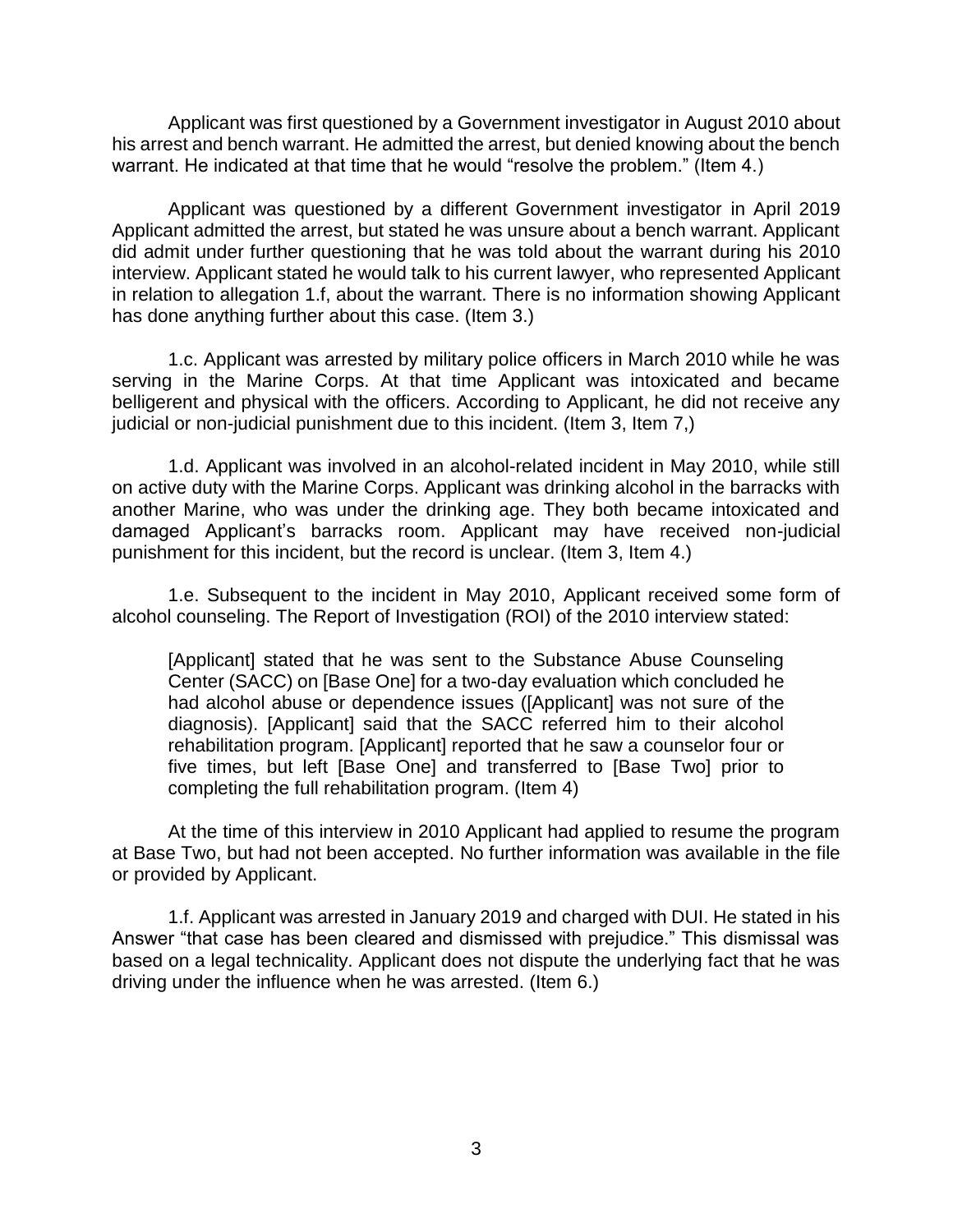### **Paragraph 2 (Guideline J, Criminal Conduct)**

 The Government alleges in this paragraph that Applicant is ineligible for clearance because he has engaged in criminal conduct that creates doubt about a person's which stated that the information set forth under allegations 1.b through 1.d, and 1.f, are judgment, reliability, and trustworthiness. Applicant did not admit or deny this allegation, cognizable under this guideline as well.

### **Paragraph 3 (Guideline E, Personal Conduct)**

 The Government alleges in this paragraph that Applicant is ineligible for clearance because he has falsified material facts during the clearance screening process. Applicant denied both allegations under this paragraph.

 3.a. Applicant filled out a Government questionnaire on December 21, 2018. (Item 2.) Section 22 of the questionnaire asked questions about Applicant's police record. One subpart of the question asked, "Have you EVER been charged with an offense involving alcohol or drugs?" (Emphasis in original.) Applicant answered the question, "No." This was a false answer to a relevant question about Applicant's criminal history involving the use of alcohol.

 3.b. Section 24 of the same questionnaire concerned Applicant's use of alcohol. One subpart asked, "Have you EVER been ordered, advised, or asked to seek counseling answered the question, "No," This was a false answer to a relevant question about or treatment as a result of your use of alcohol?" (Emphasis in original.) Applicant Applicant's alcohol-treatment history.

 Applicant stated in his Answer, "I did not understand the questions clearly, thus resulting in my answering the questions incorrectly."

#### **Policies**

 When evaluating an applicant's suitability for national security eligibility, the administrative judge must consider the adjudicative guidelines. In addition to brief potentially disqualifying conditions and mitigating conditions, which are to be used in introductory explanations for each guideline, the adjudicative guidelines (AG) list evaluating an applicant's national security eligibility.

 These guidelines are not inflexible rules of law. Instead, recognizing the complexities of human behavior, these guidelines are applied in conjunction with the factors listed in AG ¶ 2 describing the adjudicative process. The administrative judge's overarching adjudicative goal is a fair, impartial, and commonsense decision. The entire variables known as the whole-person concept. The administrative judge must consider process is a conscientious scrutiny of applicable guidelines in the context of a number of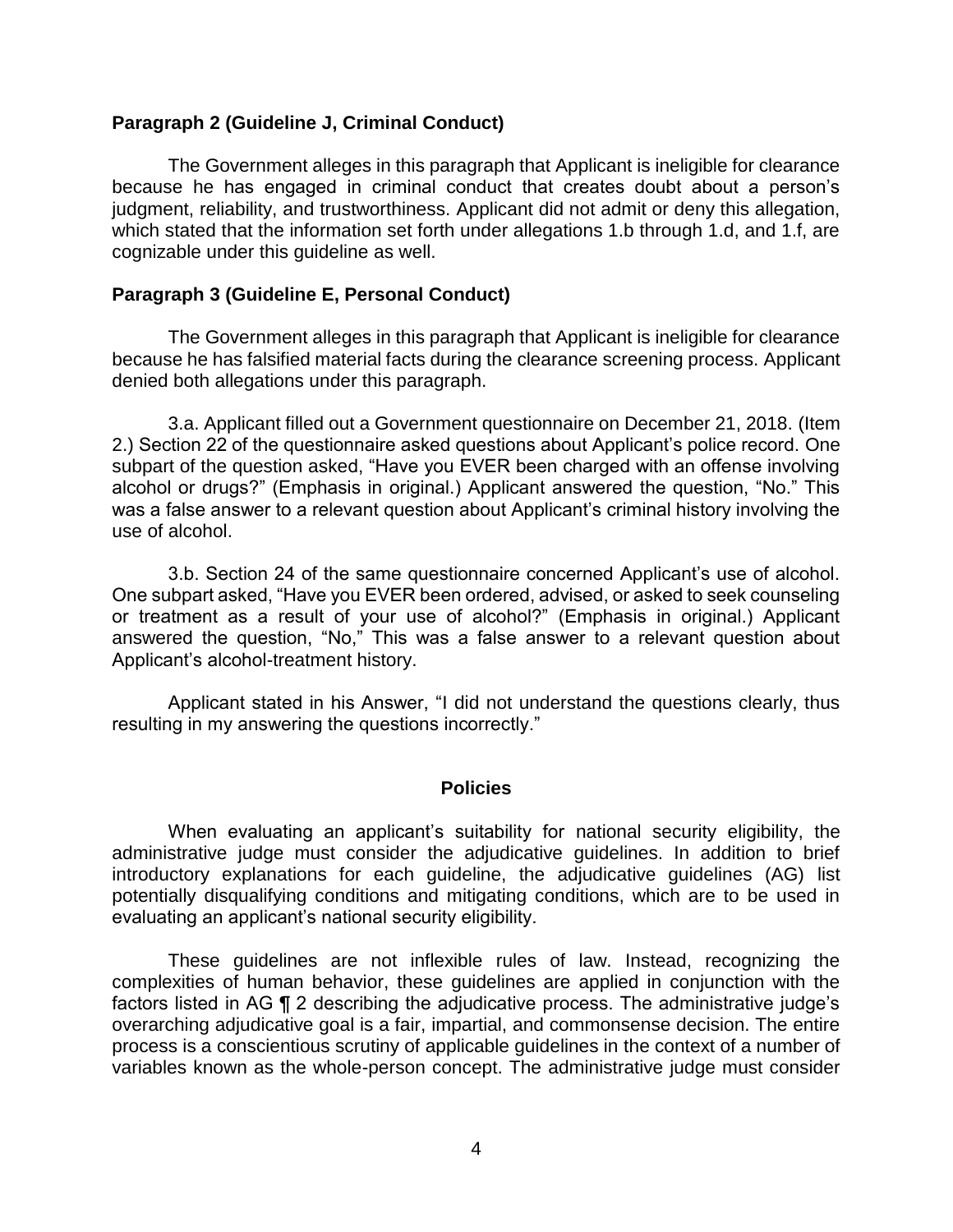all available, reliable information about the person, past and present, favorable and unfavorable, in making a decision.

The protection of the national security is the paramount consideration. AG  $\P$  2(b) requires, "Any doubt concerning personnel being considered for national security eligibility will be resolved in favor of the national security." In reaching this decision, I have drawn only those conclusions that are reasonable, logical, and based on the evidence contained in the record. I have not drawn inferences based on mere speculation or conjecture.

Directive ¶ E3.1.14, requires the Government to present evidence to establish controverted facts alleged in the SOR. Under Directive ¶ E3.1.15, "The applicant is responsible for presenting witnesses and other evidence to rebut, explain, extenuate, or mitigate facts admitted by the applicant or proven by Department Counsel, and has the ultimate burden of persuasion as to obtaining a favorable clearance decision."

 A person who seeks access to classified information enters into a fiduciary relationship with the Government predicated upon trust and confidence. This relationship transcends normal duty hours and endures throughout off-duty hours. The Government reposes a high degree of trust and confidence in individuals to whom it grants national security eligibility. Decisions include, by necessity, consideration of the possible risk the applicant may deliberately or inadvertently fail to protect or safeguard classified information. Such decisions entail a certain degree of legally permissible extrapolation as to potential, rather than actual, risk of compromise of classified or sensitive information. Finally, as emphasized in Section 7 of Executive Order 10865, "Any determination under this order adverse to an applicant shall be a determination in terms of the national interest and shall in no sense be a determination as to the loyalty of the applicant concerned." *See also* Executive Order 12968, Section 3.1(b) (listing multiple prerequisites for access to classified or sensitive information.)

## **Analysis**

## **Paragraph 1 (Guideline G, Alcohol Consumption)**

 The security concerns relating to the guideline for alcohol consumption are set out in AG ¶ 21, which states:

 Excessive alcohol consumption often leads to the exercise of questionable judgment or the failure to control impulses, and can raise questions about an individual's reliability and trustworthiness.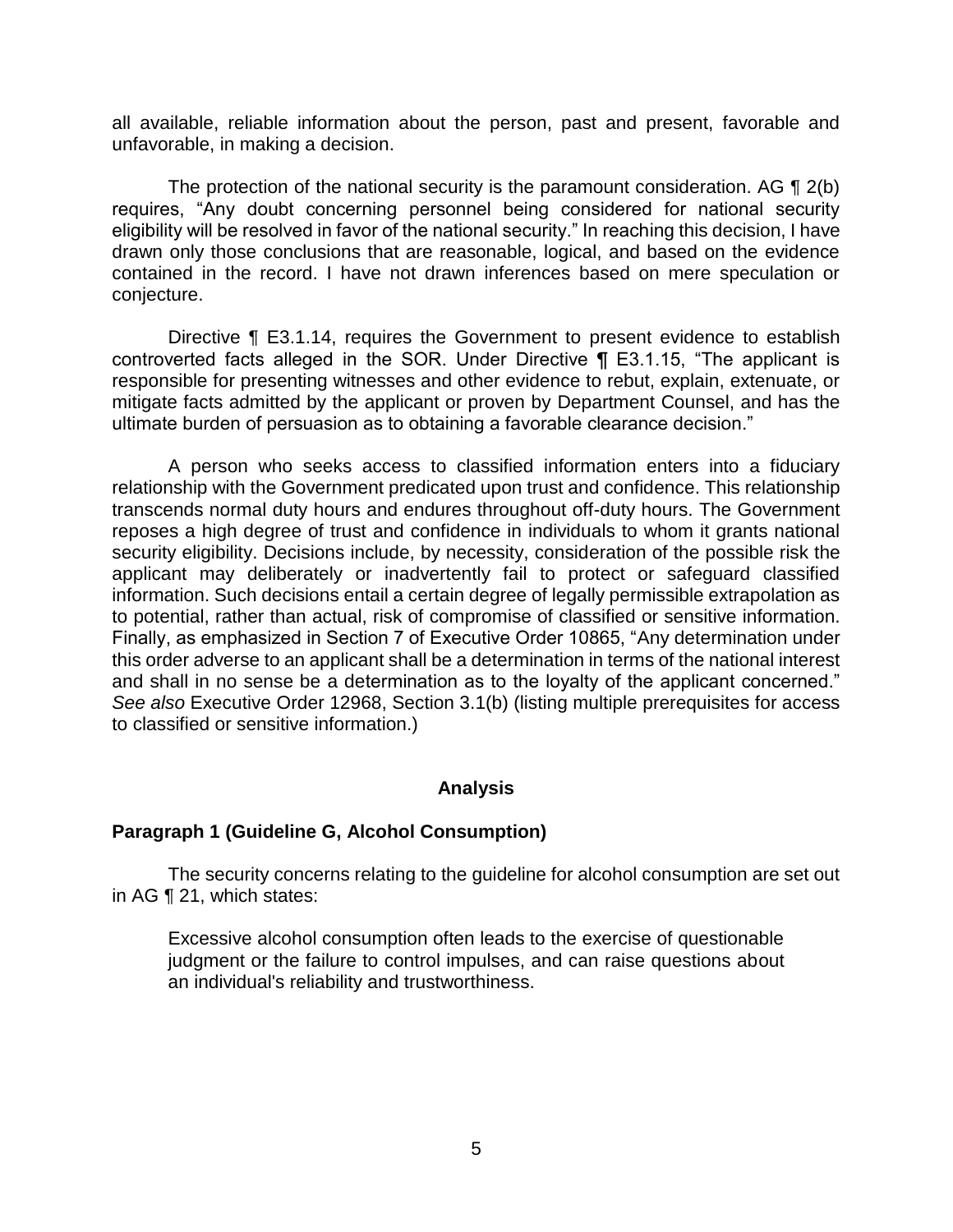AG ¶ 22 describes four conditions that could raise security concerns and may be disqualifying in this case:

 (a) alcohol-related incidents away from work, such as driving while under the influence, fighting, child or spouse abuse, disturbing the peace, or other incidents of concern, regardless of the frequency of the individual's alcohol use or whether the individual has been diagnosed with alcohol use disorder;

 (b) alcohol-related incidents at work, such as reporting for work or duty in an intoxicated or impaired condition, drinking on the job, or jeopardizing the welfare and safety of others, regardless of whether the individual is diagnosed with alcohol use disorder;

 (c) habitual or binge consumption of alcohol to the point of impaired judgment, regardless of whether the individual is diagnosed with alcohol use disorder; and

 (d) diagnosis by a duly qualified medical or mental health professional (e.g, physician, clinical psychologist, psychiatrist, or licensed clinical social worker) of alcohol use disorder.

The guideline includes one condition in AG ¶ 23 that could potentially mitigate the security concerns arising from Applicant's alcohol consumption:

 (a) so much time has passed, or the behavior was so infrequent, or it happened under such unusual circumstances that it is unlikely to recur or does not cast doubt on the individual's current reliability, trustworthiness, or judgment.

 Applicant has a history of drinking to excess until at least December 2019. He has been arrested twice for DUI, and had two serious alcohol-related incidents while in the Marine Corps. In addition, by his own admission, he was referred to a substance abuse rehabilitation program while in the Marine Corps. He may have stopped drinking for health purposes, but there is no corroborating evidence as to that fact. He has not mitigated the security significance of his long-standing alcohol issues. Paragraph 1 is found against Applicant.

## **Paragraph 2 (Guideline J, Criminal Conduct)**

 The security concerns relating to the guideline for criminal conduct are set out in AG ¶ 30, which states:

 trustworthiness. By its very nature, it calls into question a person's ability or Criminal activity creates doubt about a person's judgment, reliability, and willingness to comply with laws, rules, and regulations.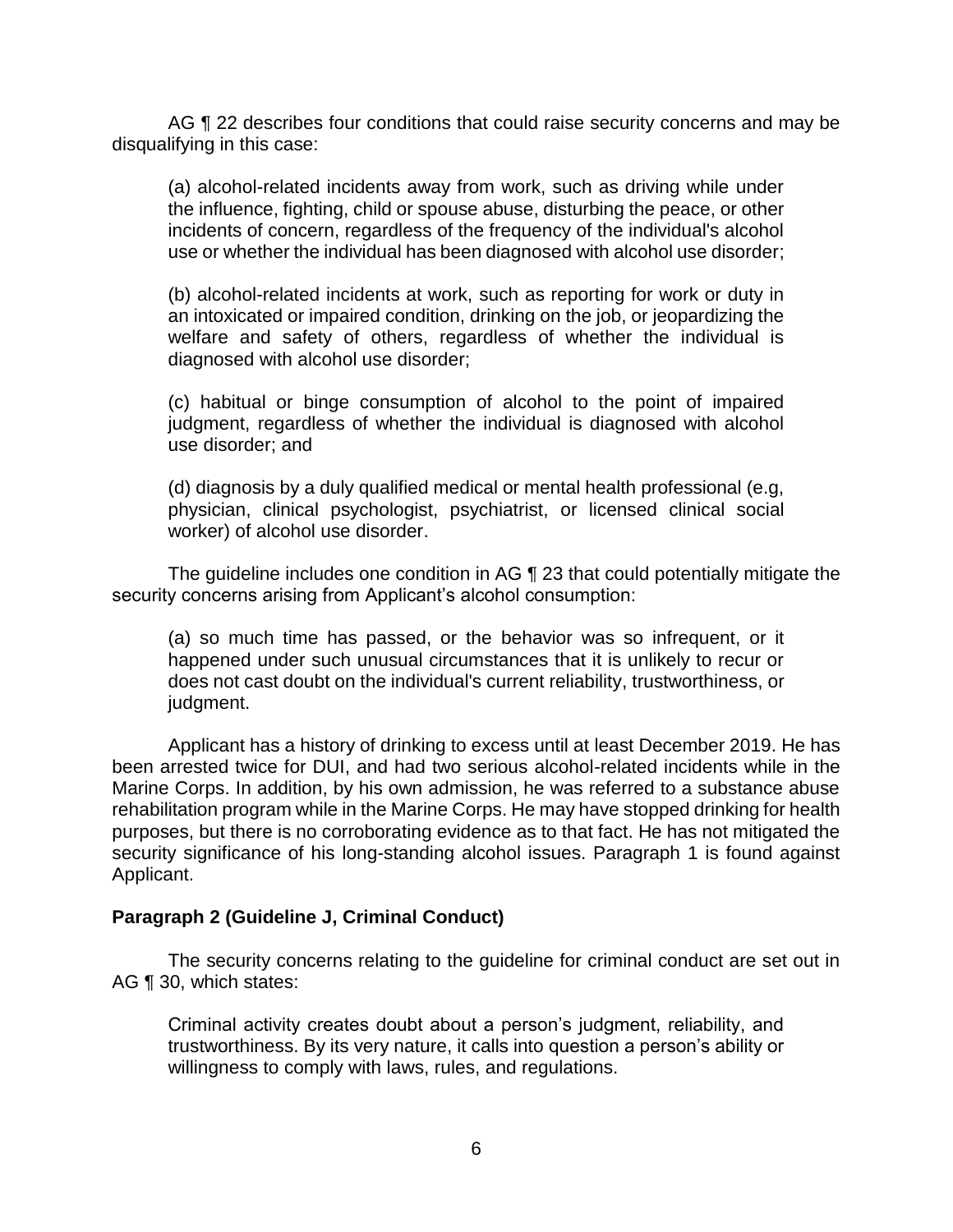AG ¶ 31 describes two conditions that could raise security concerns and may be disqualifying in this case:

 (a) a pattern of minor offenses, any one of which on its own would be unlikely to affect a national security eligibility decision, but which in combination cast doubt on the individual's judgment, reliability, or trustworthiness; and

 (b) evidence (including, but not limited to, a credible allegation, an admission, and matters of official record) of criminal conduct, regardless of whether the individual was formally charged, prosecuted, or convicted.

 Applicant had two alcohol-related arrests for DUI in 2010 and 2019. The 2010 arrest resulted in a bench warrant being issued that Applicant had not resolved when the record closed, despite being told by two investigators of its existence. In addition, Applicant was involved in two serious bouts of military-related, alcohol-induced misconduct that resulted in military police involvement on one occasion. Both of the above disqualifying conditions have application in this case.

 The guideline includes four conditions in AG ¶ 32 that could mitigate the security concerns arising from Applicant's alleged criminal conduct. Two have possible application to the facts of this case:

 (a) so much time has elapsed since the criminal behavior happened, or it happened under such unusual circumstances, that it is unlikely to recur and does not cast doubt on the individual's reliability, trustworthiness, or good judgment; and

 (d) there is evidence of successful rehabilitation; including, but not limited to, the passage of time without recurrence of criminal activity, restitution, compliance with the terms of parole or probation, job training or higher education, good employment record, or constructive community involvement.

 Applicant's last arrest occurred in 2019, three years ago. The charges in that case were dismissed with prejudice due to a technicality not involving guilt or innocence. Applicant's long history of alcohol-related misconduct has not yet been mitigated by any showing of successful rehabilitation. Applicant's repeated failure to resolve the bench warrant against him is also of concern, particularly since he was twice informed of its existence by Government investigators. Paragraph 2 is found against Applicant.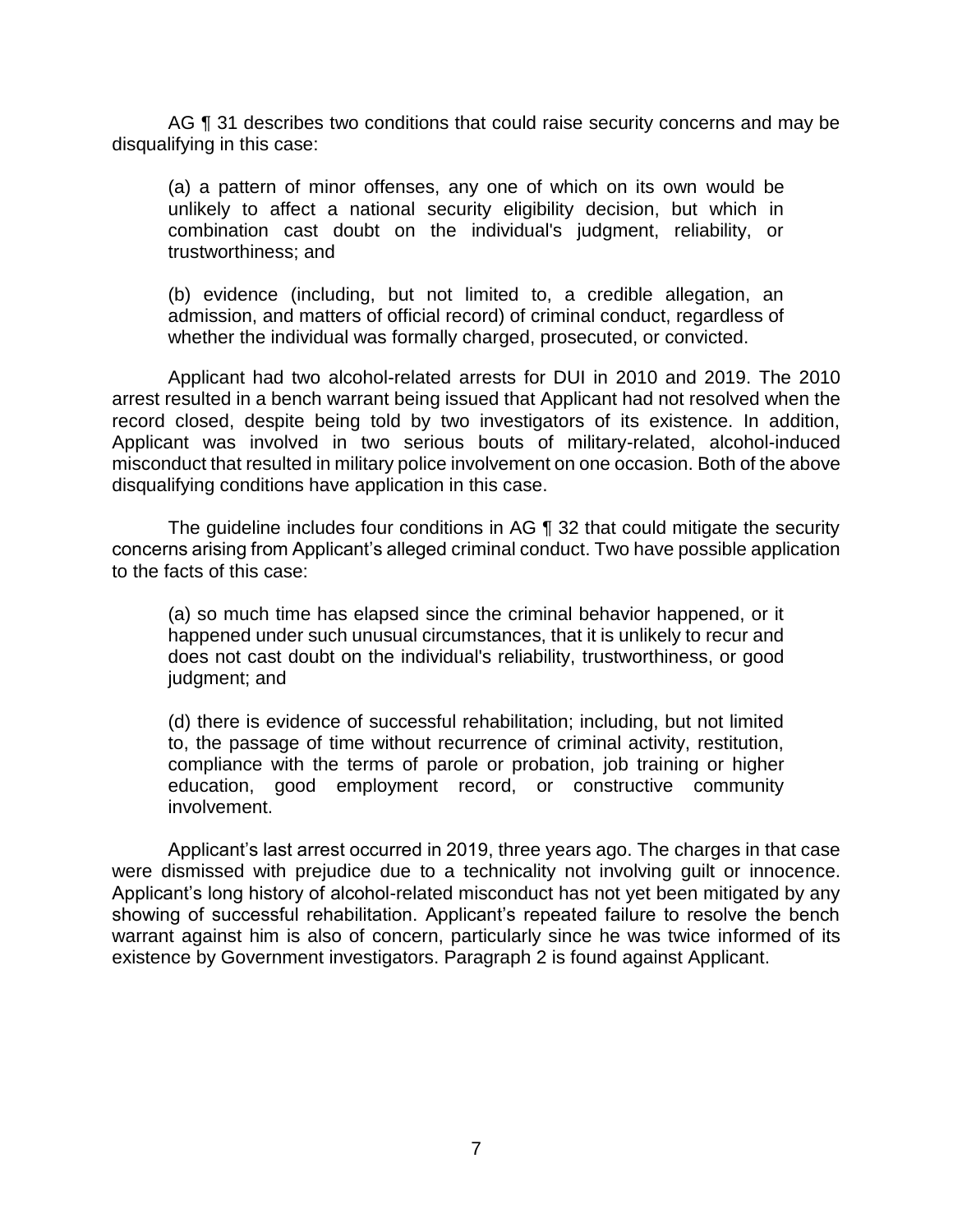## **Paragraph 3 (Guideline E, Personal Conduct)**

 The security concerns relating to the guideline for personal conduct are set out in AG ¶ 15, which states:

 Conduct involving questionable judgment, lack of candor, dishonesty, or unwillingness to comply with rules and regulations can raise questions about an individual's reliability, trustworthiness and ability to protect classified or sensitive information. Of special interest is any failure to cooperate or provide truthful and candid answers during national security investigative or adjudicative processes.

AG ¶ 16 describes one condition that could raise security concerns and may be disqualifying in this case:

 any personnel security questionnaire, personal history statement, or similar form used to conduct investigations, determine employment qualifications, award benefits or status, determine national security eligibility or (a) deliberate omission, concealment, or falsification of relevant facts from trustworthiness, or award fiduciary responsibilities.

 Applicant was arrested for DUI in 2010. This arrest resulted in a bench warrant being issued for him. He also had two alcohol-related incidents in the Marine Corps. In one of them the military police were involved. The Marine Corps referred Applicant to an alcohol rehabilitation program in 2010 that he did not complete. He did not report these facts on his 2018 e-QIP. The above disqualifying condition has application to this case.

The guideline includes three conditions in AG 17 that could mitigate the security concerns arising from Applicant's alleged falsification:

 (a) the individual made prompt, good-faith efforts to correct the omission, concealment, or falsification before being confronted with the facts;

 (b) the refusal or failure to cooperate, omission, or concealment was caused or significantly contributed to by advice of legal counsel or of a person with professional responsibilities for advising or instructing the individual specifically concerning security processes. Upon being made aware of the requirement to cooperate or provide the information, the individual cooperated fully and truthfully; and

 (c) the offense is so minor, or so much time has passed, or the behavior is so infrequent, or it happened under such unique circumstances that it is unlikely to recur and does not cast doubt on the individual's reliability, trustworthiness, or good judgment.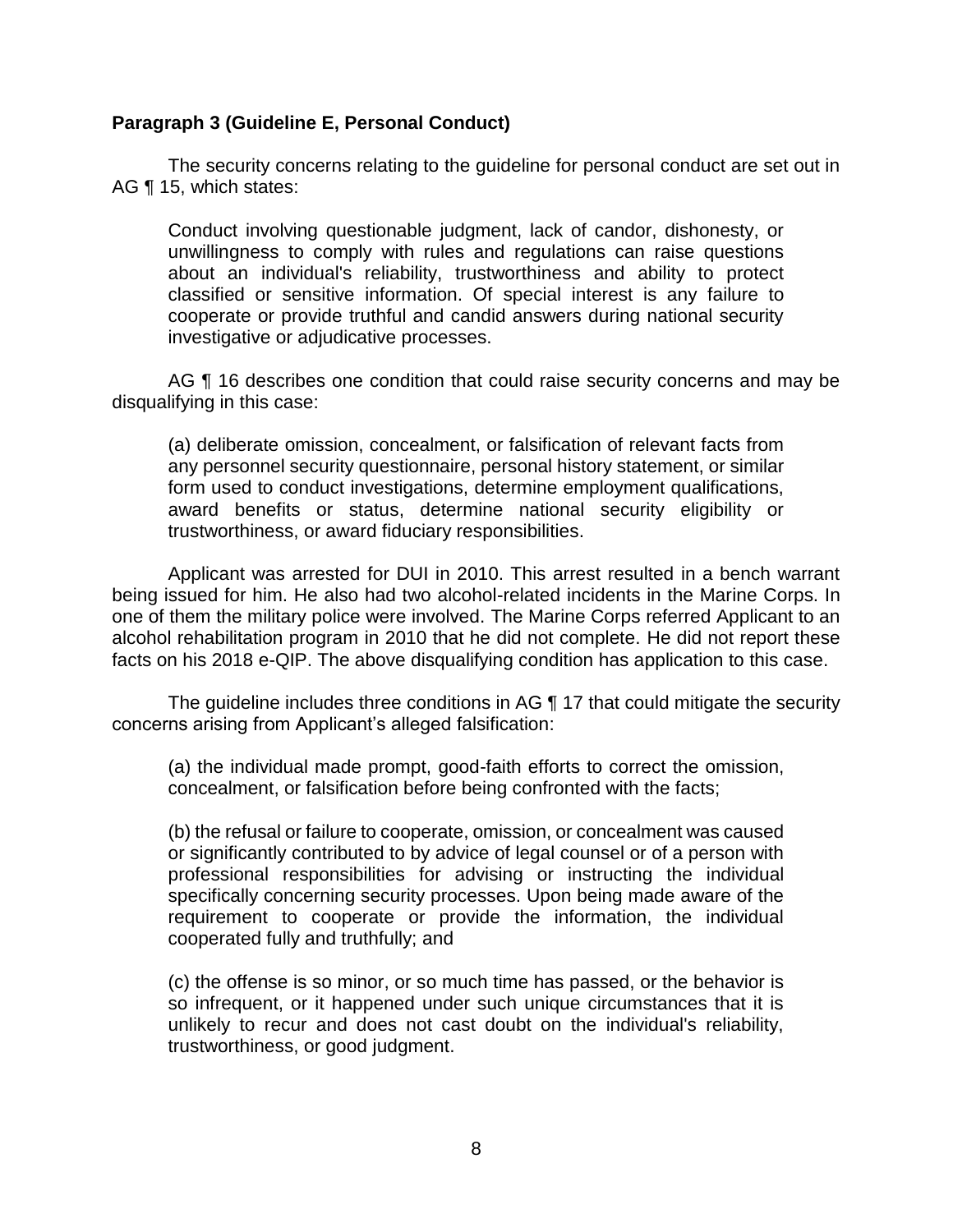Applicant argued in his Answer, "I did not understand the questions clearly, thus resulting in my answering the questions incorrectly." This argument is rejected. The questions concerning Applicant's alcohol-related criminal conduct and treatment are clear. He was obligated to answer them truthfully and he did not do so. None of the mitigating conditions apply to his conduct. Paragraph 3 is found against Applicant.

#### **Whole-Person Concept**

 Under the whole-person concept, the administrative judge must evaluate an applicant's eligibility for national security eligibility by considering the totality of the applicant's conduct and all relevant circumstances. The administrative judge should consider the nine adjudicative process factors listed at AG ¶ 2(d):

(1) the nature, extent, and seriousness of the conduct; (2) the circumstances surrounding the conduct, to include knowledgeable participation; (3) the frequency and recency of the conduct; (4) the individual's age and maturity at the time of the conduct; (5) the extent to which participation is voluntary; (6) the presence or absence of rehabilitation and other permanent behavioral changes; (7) the motivation for the conduct; (8) the potential for pressure, coercion, exploitation, or duress; and (9) the likelihood of continuation or recurrence.

Under AG ¶ 2(c), the ultimate determination of whether to grant national security eligibility for a security clearance must be an overall commonsense judgment based upon careful consideration of the guidelines and the whole-person concept.

 I considered the potentially disqualifying and mitigating conditions in light of all concerns regarding his past alcohol use and related criminal conduct, and his falsifications on a Government questionnaire. He has not minimized the potential for pressure, coercion, or duress, and there is a strong likelihood of recurrence. Overall, the record evidence does create substantial doubt as to Applicant's present suitability for pertinent facts and circumstances surrounding this case. Applicant has not mitigated the national security eligibility and a security clearance.